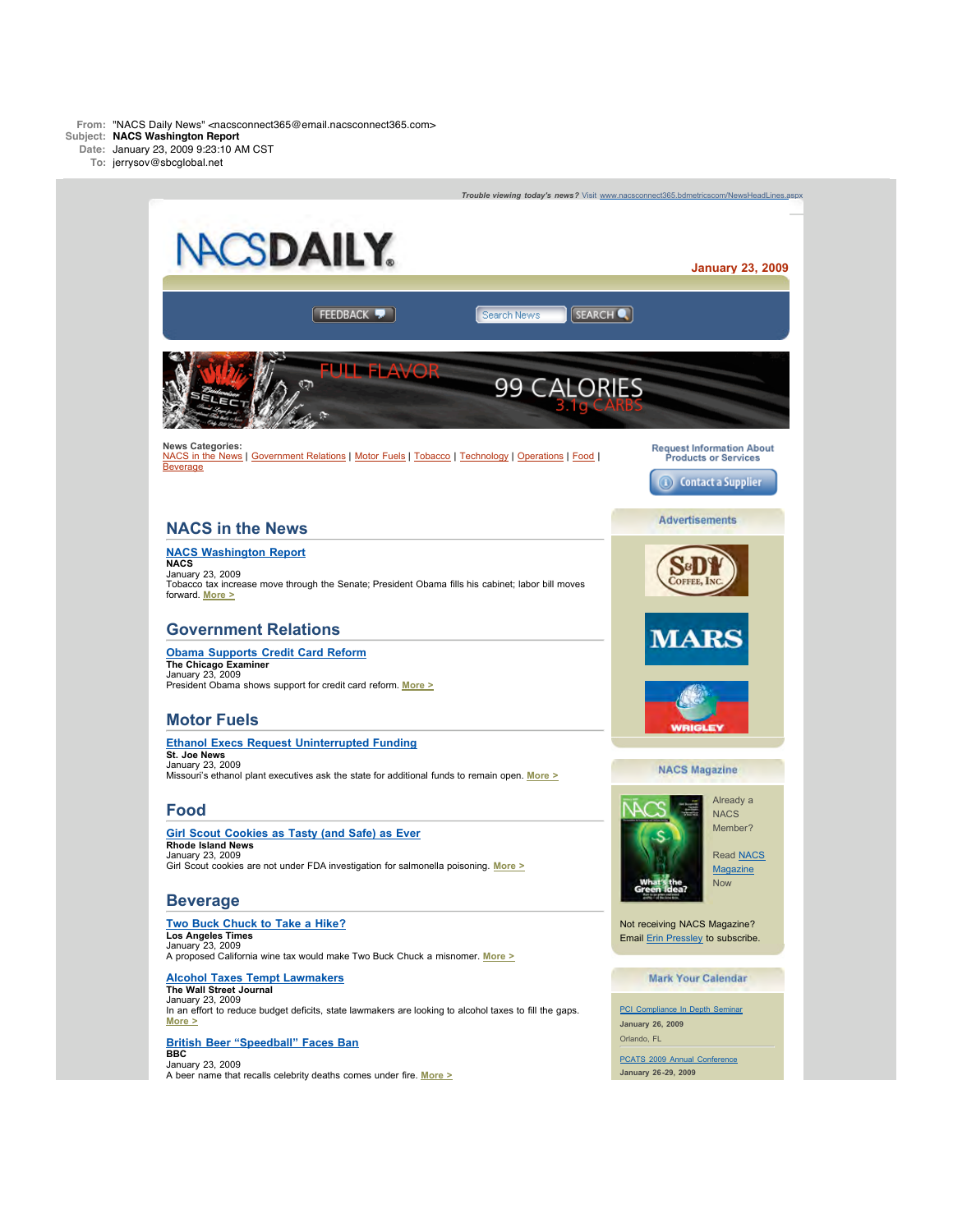

### **NACSConnect365 >NACS Daily NACS in the News NACS Washington Report**

**Get Convenience & Petroleum Solutions from top NACSConnect365 Suppliers!**

**NACS Washington Report**

**C** SHARE **Subscribe to RSS Feed for NACSConnect365 News – NACS in the News** *SSuubbssccrriibbee ttoo NNeewwss vviiaa eemmaaiill*

Bookmark & Share

I ł

**NACS** 

January 23, 2009 -

ALEXANDRIA, VA -- Below are updates on issues of relevance to convenience and petroleum retailers. Please contact the appropriate NACS staff if you have any comments, questions or would like additional information.

# **Senate Committee Passes Cigarette Tax Increase, Floor Tax**

This week, the Senate Finance Committee followed suit with **last week's passage** by the House to expand the State Children's Health Insurance Program (SCHIP), paid for in part by a 61-cent-per-pack increase in the federal excise tax on cigarettes. Both bills include a floor tax for tobacco inventory held close of business March 31. If enacted, the floor tax will be issued by the Department of Treasury and due payable August 1, 2009.

NACS has been lobbying Congress against the increase in the excise tax, noting that such increases lead to more illegal sales of cigarettes on the black and grey markets as well as more in store tobacco robberies.

# **NACS Staff Contact:** Chris Tampio, **ctampio@nacsoline.com** or (703) 518-4283

## **Obama Sets His Cabinet**

The Senate unanimously confirmed seven presidential appointees: Steven Chu, Departments of Energy; Arne Duncan, Education; Janet Napolitano, Homeland Security; Ken Salazer, Interior; Eric Shinkeki, Veterans Affairs; Tom Vilsack, Agriculture. The Senate also confirmed Peter Orszag to be director of the Office of Management and Budget. On Wednesday, the Senate confirmed Hillary Clinton as Secretary of State, but only after Sen. John Cornyn (R-TX) placed a hold on her nomination and forced a vote, which passed 94-2.

President Obama's nominees for Attorney General (Eric Holder) and Secretary of the Treasury (Timothy Geithner) are being vetted further by the Senate and their confirmations are expected to occur next week.

For now, Commerce, Labor, Health and Human Services, Housing and Urban Development, and Transportation are without confirmed leaders.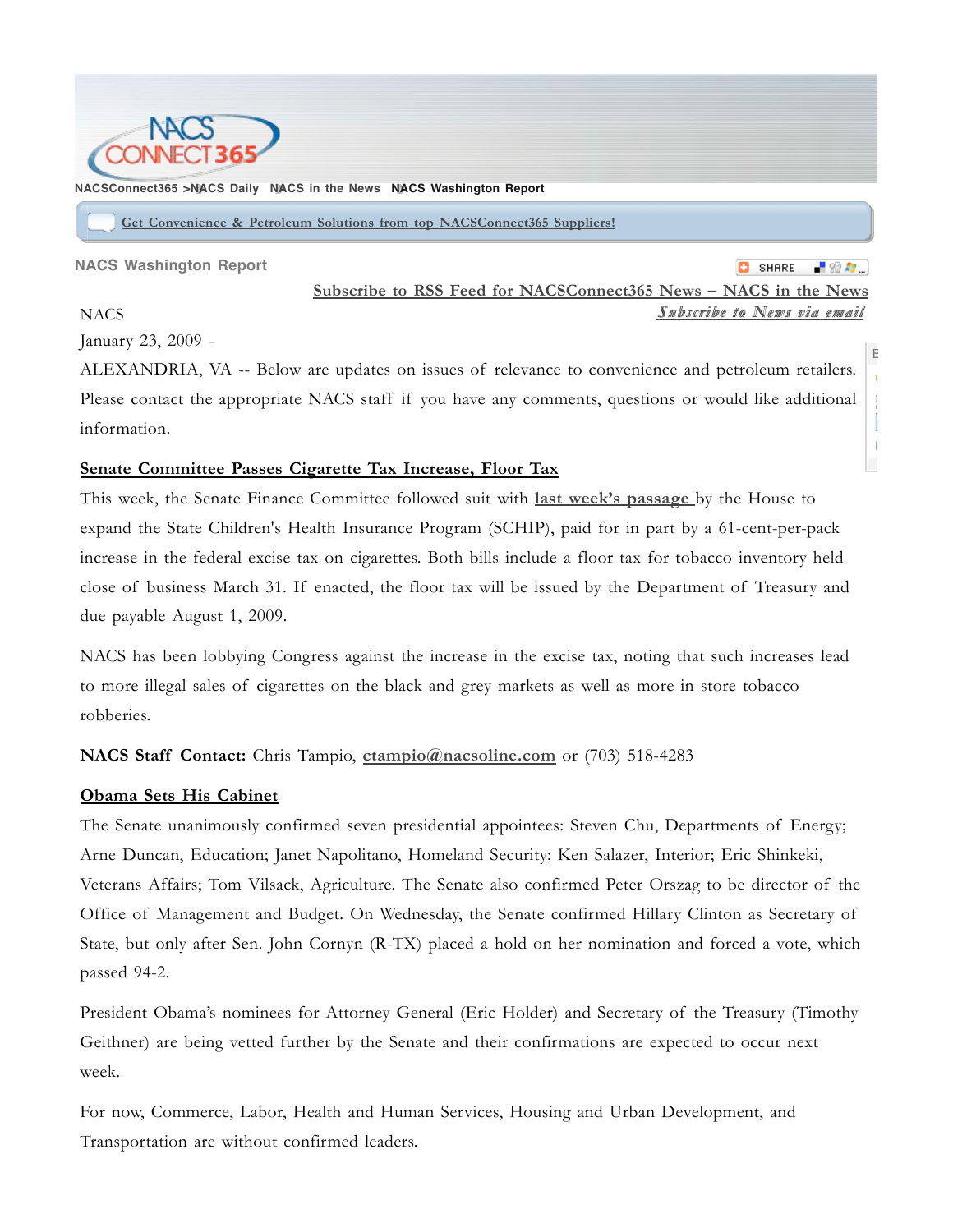

**NACSConnect365 >NACS Daily Government Relations Obama Supports Credit Card Reform**

**Get Convenience & Petroleum Solutions from top NACSConnect365 Suppliers!**

**Obama Supports Credit Card Reform**

**C** SHARE -82 A

**Subscribe to RSS Feed for NACSConnect365 News – Government Relations** *SSuubbssccrriibbee ttoo NNeewwss vviiaa eemmaaiill* The Chicago Examiner January 23, 2009 -

CHICAGO – Targeting "unilateral rate hikes" and "rate changes on existing debt," President Barack Obama will support a credit card reform bill should such legislation pass through Congress, *The Chicago Examiner* reports.

Last week, Rep. Carolyn Maloney (D-NY) introduced The Credit Cardholders' Bill of Rights (CCBR) in the House, while Senators Mark Udall (D-CO) and Charles Schumer (D-NY) introduced it in the Senate. The proposed law includes the following:

- Ban retroactive rate increases on balances for customers "in good standing" without overdue balances.
- Mandate a 45-day notification window for all rate increases.
- Ban double-cycle billing.
- Allow consumers to place charging caps on their cards.

While retroactive rate increases and double-cycle billing have been recently addressed by the Federal Reserve, its rules will not take effect until July 2010. The CCBR would take effect 90 days after signed into law.

The House passed a bill similar to CCBR last year, but it failed in the Senate. The current bill is a milder version of the Credit Card Accountability, Responsibility and Disclosure Act, sponsored by Senator Chris Dodd (D-CT). The latter bans all retroactive rate increases irrespective of whether a cardholder's balance is overdue, and it limits bank fees charged to credit card holders.

# *SSuubbssccrriibbee ttoo NNeewwss vviiaa eemmaaiill*

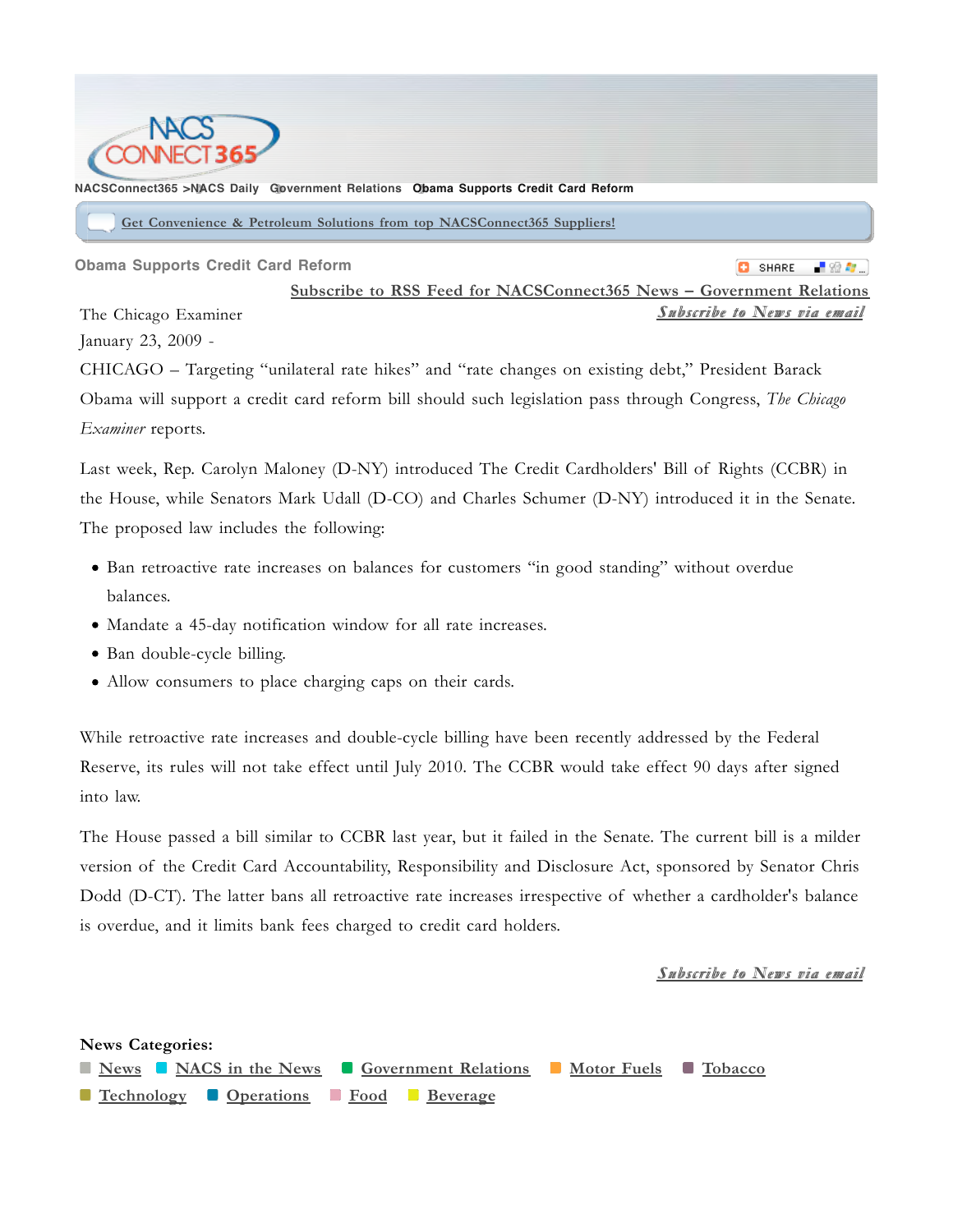

**NACSConnect365 >NACS Daily Motor Fuels Ethanol Execs Request Uninterrupted Funding**

**Get Convenience & Petroleum Solutions from top NACSConnect365 Suppliers!**

**Ethanol Execs Request Uninterrupted Funding**

**C** SHARE

St. Joe News

**Subscribe to RSS Feed for NACSConnect365 News – Motor Fuels** *SSuubbssccrriibbee ttoo NNeewwss vviiaa eemmaaiill*

January 23, 2009 -

JEFFERSON CITY, MO – The ethanol industry's financial distress has hit Missouri, and state plant executives have asked state senators for additional funding, *St. Joe News* reports.

St. Joseph-based Lifeline Foods, already the recipient of \$3.125 million in annual funding in a state that mandates 10 percent ethanol standards at all state gasoline stations, has launched a fundraising campaign to help boost its cash position, said Lifeline Foods' VP of energy operations, Chris Caplinger.

Lifeline's ethanol facility, opened in 2007, receives existing benefits from the Missouri Qualified Fuel Ethanol Producer Incentive Fund.

"This [funding] has really helped us make it through our first year of production," Mr. Caplinger said. Each year and for five years, his company receives 20 cents per gallon for the first 12.5 million gallons of ethanol it produces, and 5 cents per gallon for the next 12.5 million gallons. Lifeline's total plant capacity is 50 million gallons per year.

While the state has not yet released its 2009-2010 budget, Caplinger's fear, along with others' in the ethanol industry, is that the existing funding will not be fully renewed.

"It's a possibility, considering the budget challenges they have," Caplinger said.

The Missouri Corn Growers Association has also asked the state to continue to fund the state's ethanol incentive and to retain its ethanol standard, both of which it says helped launch the state's alternative fuel market.

*SSuubbssccrriibbee ttoo NNeewwss vviiaa eemmaaiill*



**Looking for Information From Our Leading Convenience & Petroleum Industry Suppliers?**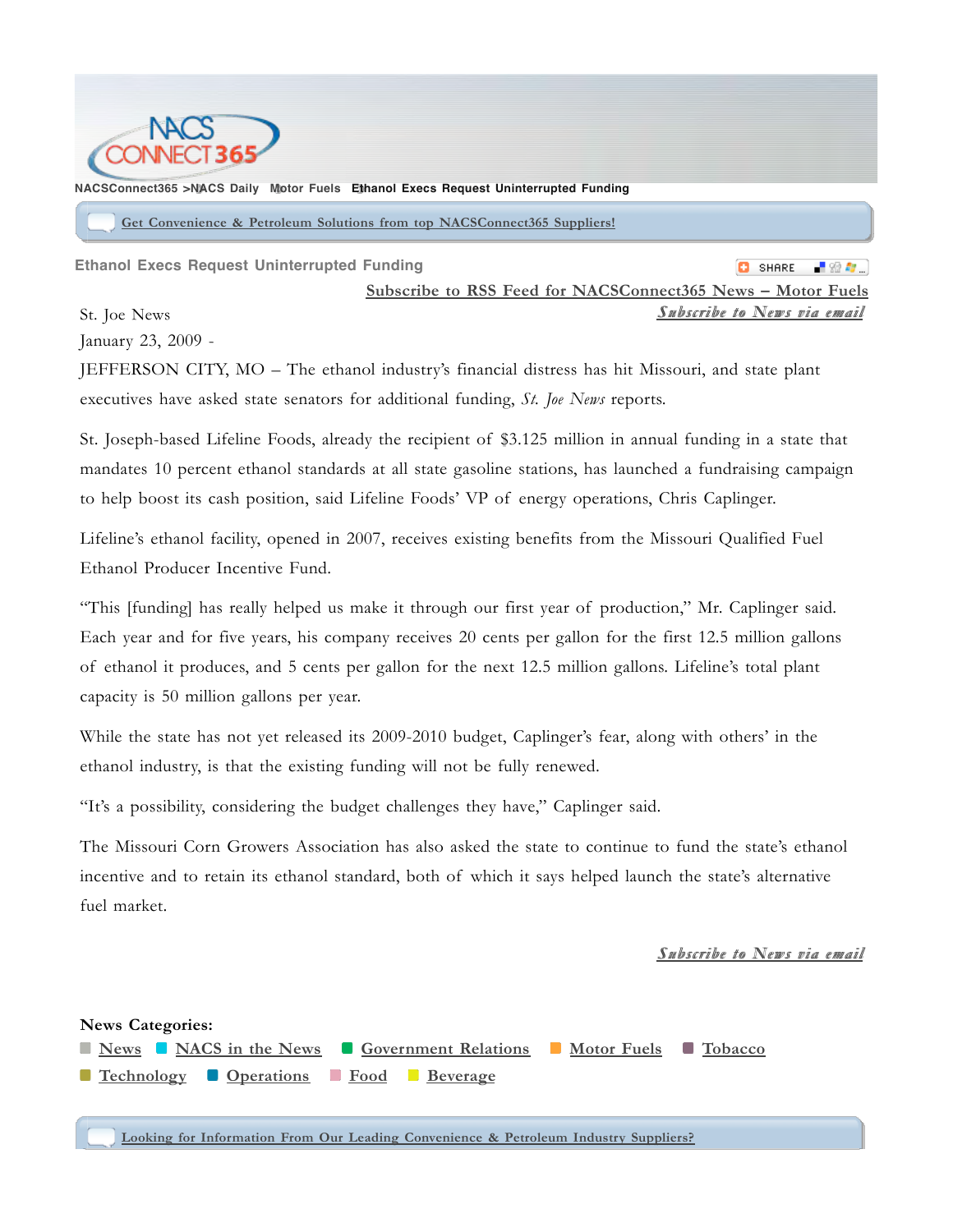

### **NACSConnect365 >NACS Daily Food Girl Scout Cookies as Tasty (and Safe) as Ever**

**Get Convenience & Petroleum Solutions from top NACSConnect365 Suppliers!**

**Girl Scout Cookies as Tasty (and Safe) as Ever**

**C** SHARE **A** 80 A **Subscribe to RSS Feed for NACSConnect365 News – Food** *SSuubbssccrriibbee ttoo NNeewwss vviiaa eemmaaiill*

Rhode Island News

January 23, 2009 -

PROVIDENCE, RI – Philanthropic-Rhode Island-peanut butter cookie-lovers everywhere can take comfort knowing that peanut butter-flavored Girl Scout cookies sold by local troops are not under FDA investigation for salmonella poisoning, the *Rhode Island News* reports.

Girl Scouts of Rhode Island assistant executive director Nicole Kelly said that Hampton Farms Peanut Company, the peanut supplier for the Girl Scout cookies sold in Rhode Island, is not under FDA investigation.

Hampton Farms released test records from a January 12 FDA inspection that states "all records, procedures, and product samples were found to be in order."

In related news, Whitney's Candy Company issued a statement notifying customers that the company utilizes sources "that are free from contamination and contain no products from (PCA) or King Nut" and that it's products "have diligent quality control testing done prior to release."

The peanut-related salmonella outbreak has resulted in nearly 500 illnesses in 43 states.

For more information on product recalls, visit the **FDA Web site**.

*SSuubbssccrriibbee ttoo NNeewwss vviiaa eemmaaiill*

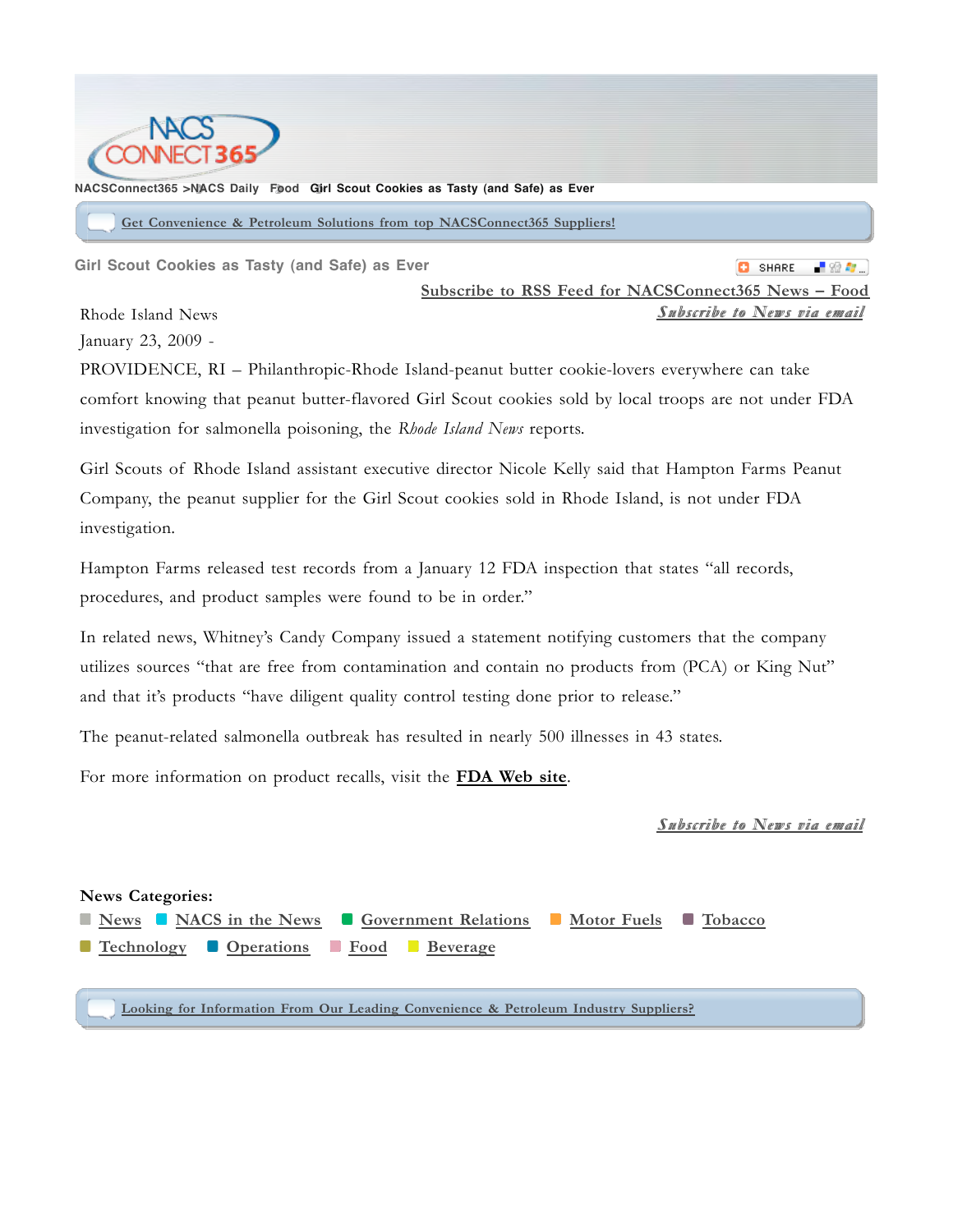

### **NACSConnect365 >NACS Daily Beverage Two Buck Chuck to Take a Hike?**

**Get Convenience & Petroleum Solutions from top NACSConnect365 Suppliers!**

**Two Buck Chuck to Take a Hike?**

**C** SHARE **Subscribe to RSS Feed for NACSConnect365 News – Beverage**  $S$ *ubscribe to News via email* 

Los Angeles Times January 23, 2009 -

LOS ANGELES – A California proposal to increase the wine tax six-fold in an effort to help decrease the state's budget deficit would "kill" the \$1.99 price of Trade Joe's popular Charles Shaw wine — better known as Two Buck Chuck — the *Los Angeles Times* reports.

The consumer favorite Two Buck Chuck was introduced by the Trader Joe's grocery chain in 2002. The tax proposal would increase the wine excise tax from 4 cents to 29.6 cents for a 750-milliliter bottle.

"It's like shooting Charles Shaw in the eye," said Fred Franzia, CEO of Bronco Wine Co., which owns the Charles Shaw brand. "The profit margin is already so low we will have to raise the price."

California's wine industry is fighting the tax proposal, part of Governor Schwarzenegger's plan to chip away at California's deficit, projected to tip \$41 billion in 2010. They argue that tax hikes should be across-the-board and not specific to industry.

"If there are going to be tax increases, revenue sources need to be spread as much as possible to minimize the economic harm," said Allan Zaremberg, president of the California Chamber of Commerce.

Schwarzenegger hopes to raise alcohol excise taxes by a nickel beginning next month, allocating the revenue to substance abuse programs.

Additional taxes proposed by the California governor:

- Increasing the state sales tax 1.5 cents per dollar.
- Assessing a 9.9 percent tax on oil extracted in the state.
- Assessing sales tax to veterinary and car repair bills.

As for the future price of Two Buck Chuck should the wine tax become law, Franzia speculated between \$2.29 and \$2.49 per bottle, with final details to be negotiated with Trader Joe's.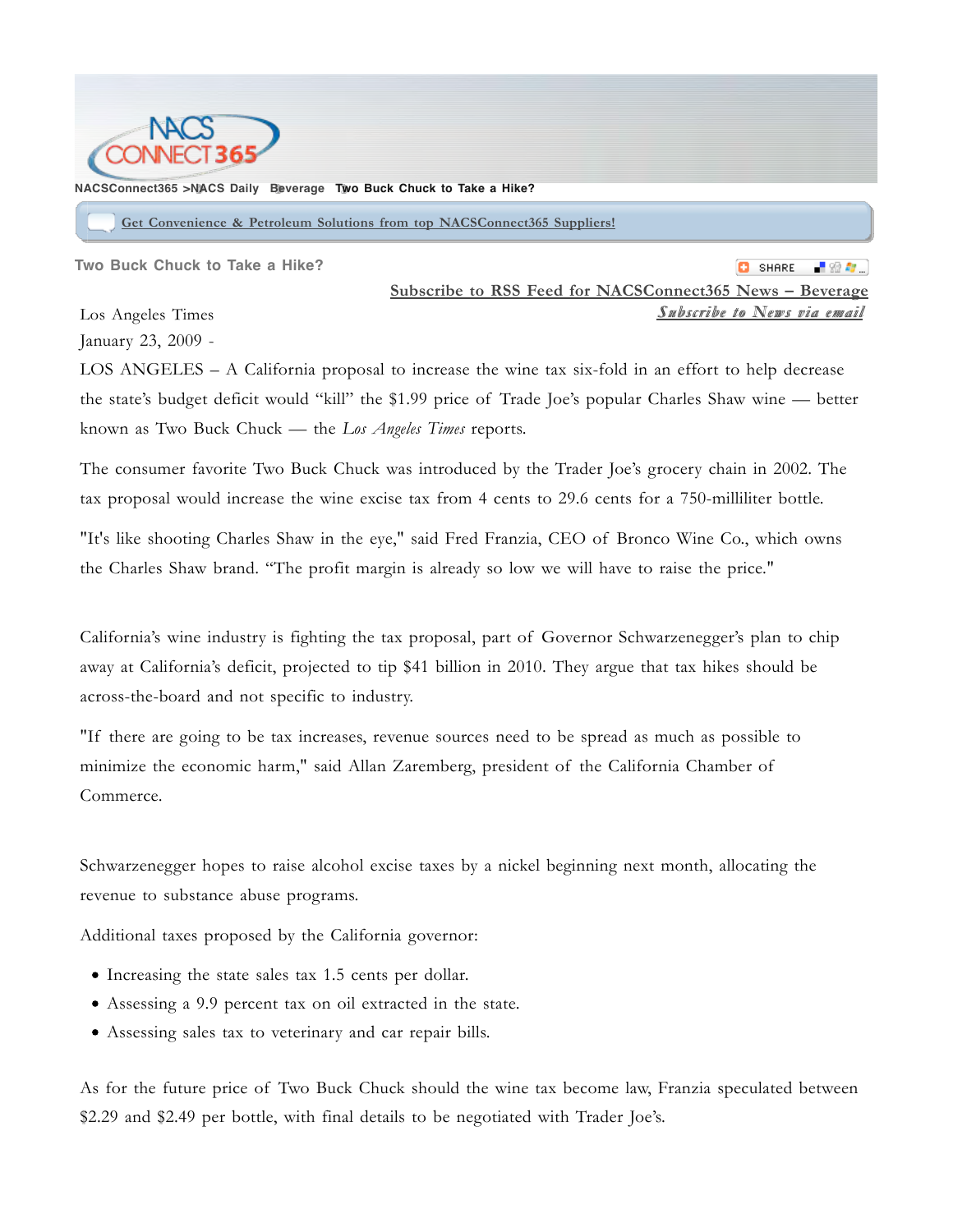

### **NACSConnect365 >NACS Daily Beverage Alcohol Taxes Tempt Lawmakers**

**Get Convenience & Petroleum Solutions from top NACSConnect365 Suppliers!**

**Alcohol Taxes Tempt Lawmakers**

**C** SHARE **Subscribe to RSS Feed for NACSConnect365 News – Beverage** *SSuubbssccrriibbee ttoo NNeewwss vviiaa eemmaaiill*

The Wall Street Journal January 23, 2009 -

WASHINGTON – Despite fierce opposition from distributors, retailers, and industry groups, state lawmakers are developing proposals that would increase taxes on alcoholic beverages in an effort to reduce rising state debt, *The Wall Street Journal* reports.

In the past week, both Kentucky and Arkansas politicians announced alcohol tax increase proposals, joining similar ones already proposed in New York and California. It is projected that as many as 30 states will launch alcohol tax increase proposals within the year.

"This will be an extremely tough year" to stop state tax increases, said Peter Cressy, CEO of the Distilled Spirits Council of the United States.

Sin taxes historically find greatest acceptance during stressed economic times, though tobacco increases are far more common than ones for alcohol. In 2007, the states passed tobacco tax increases that totaled \$1 billion, while the alcohol tax increases that year was only \$3 million.

Kentucky's proposal is designed to raise up to \$68 million in revenue, which would help chip away at its \$450 million budget deficit. If enacted, the tax would increase the price of a six-pack of beer by about one quarter.

"We need the money, and I think among the electorate it will be a good bill," said state Rep. Rick Nelson, sponsor of the proposal. "The only thing that worries me is that the liquor industry has a lot of money" to fight it.

The Kentucky Beer Wholesalers Association and the Kentucky Distillers' Association have already begun their counter-attack.

"When the national economy is a disaster, it doesn't appear to me that the way to remedy the problem is to increase the tax on the average guy," said Gene McLean, executive director of Kentucky's beer wholesalers group.